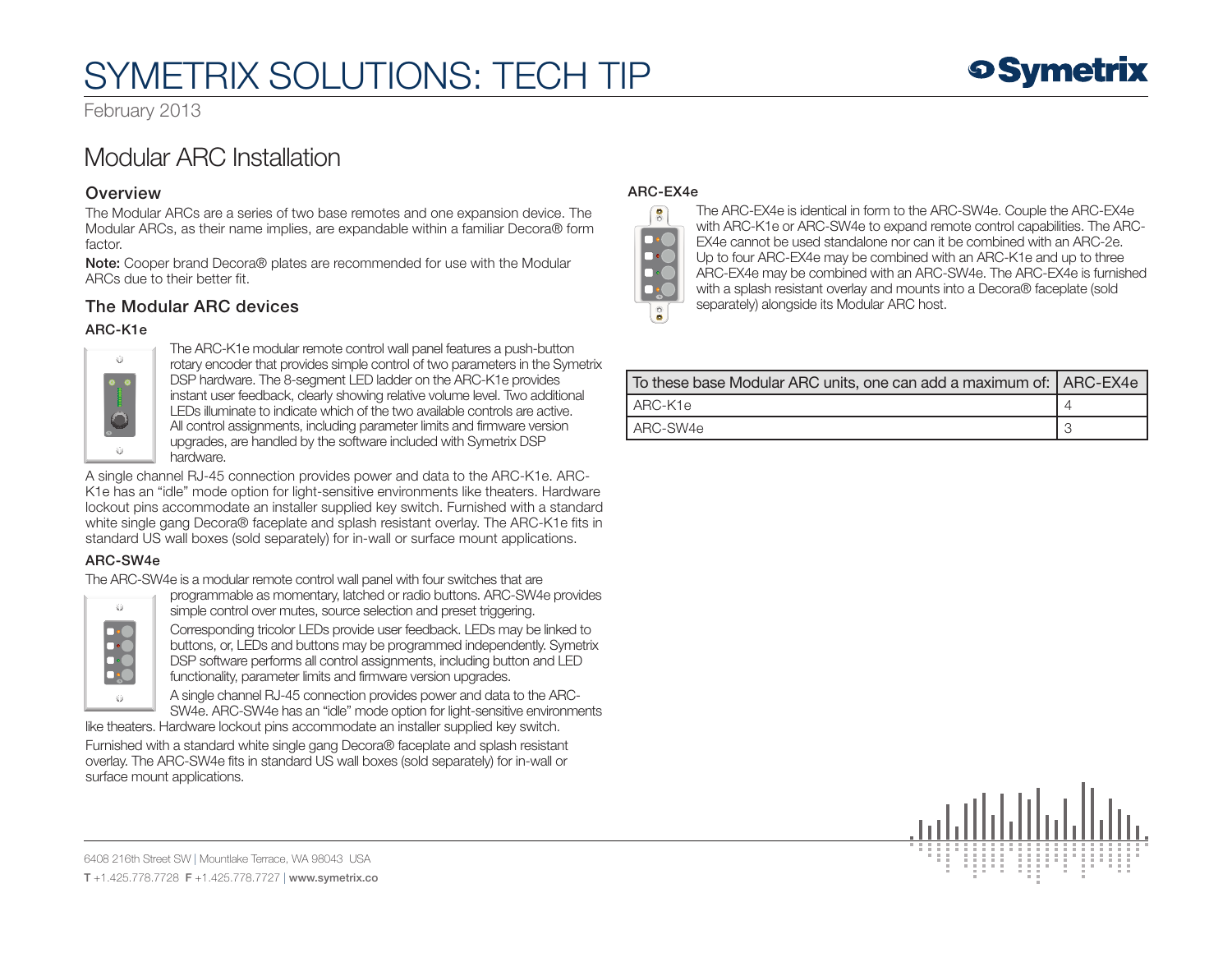# SYMETRIX SOLUTIONS: TECH TIP

February 2013

#### Modular ARC Anatomy

The Modular ARCs, true to their modular construction, utilize an expansion board (which provides the user interface) and a brain board (which provides the system connections, device addressing, processing, etc.). Each Modular ARC has one brain board and an expansion boards attached. The brain board possesses the host processor, system connection and power jacks, configuration jumpers and device address rotary switches. To quickly identify a brain board, look for the RJ45 jacks. The anatomy of a brain board is outlined below:



#### System Connection

ARCs connect to the system via an RS-485 bus. This is typically via a single CAT5 cable that carries both RS-485 data and power. For full information, refer to the ARC Network Design topic in the help file of SymNet Composer and/or SymNet Designer.

#### RS-485 Termination

The ARC Wall Panels feature an RS-485 termination jumper. Jumper J4 at the bottom left of a Modular ARC's brain board enables and disables termination. Jumping pins 1 and  $2 =$  terminated. For maximum signal integrity, it is advisable to terminate the last ARC device in the chain if the total length of the chain is over 200 feet.

Note: Never terminate a single RS-485 bus at more than two devices.

#### Device Addressing

Every RS-485 device connected to the same RS-485 bus must be uniquely identified. The Modular ARCs use two rotary switches (S1 and S2) to designate one of 99 device addresses. S1 determines the device's ones address and S2 determines the device's tens address. For example: to set an Modular ARC to device address 24, you would place S1 in the 4 position and S2 in the 2 position.

If the remote has had its RS-485 address changed, be sure to power cycle the remote. The recommended way to power cycle the remote is to actually power cycle the DSP, as yanking the ARC cable out may cause voltage spikes and other issues.

*Before performing a power cycle, always be sure that the amplifiers hooked up to the units outputs are powered off.*

#### Hardware Lockout

J6 on the Modular ARC provides a hardware lockout feature. Installers may wire a key switch to this jumper to provide a simple means to secure a remote in an installation. This function may be inverted or selectively enabled/disabled from the Remote Control Manager.

#### Modular ARC Expansion Bus

As detailed previously, J2 allows the daisy-chaining of expansion boards which, together with the brain board, can make up to a 5-gang Modular ARC panel (one knob and up to 16 switches). Each board must have a unique Board ID. This ID is set by S5 on the ARC-EX4e.

The ARC-EX4e's Board IDs will range from 0 to 3 when connected to an ARC-K1e or 1 to 3 when connected to an ARCSW4e. (An ARC-K1e has a board ID of 4 while an ARC-SW4e has a Board ID will of 0 from the factory).



6408 216th Street SW | Mountlake Terrace, WA 98043 USA T +1.425.778.7728 F +1.425.778.7727 | www.symetrix.co

device with an ARC port.